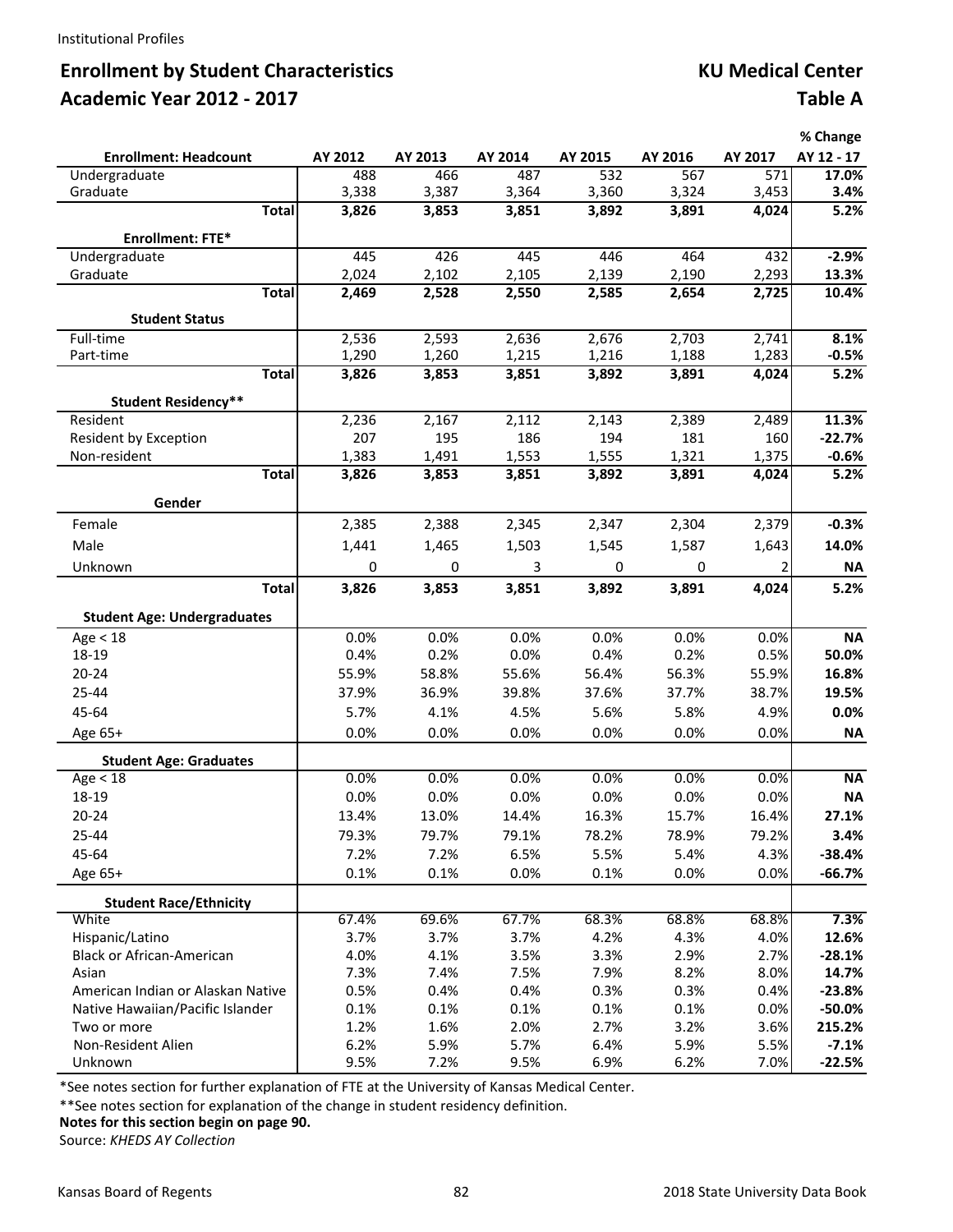# **Enrollment by Student Characteristics Access 20 Access 20 Access 20 Access 20 Access 20 Access 20 Access 20 Access 20 Access 20 Access 20 Access 20 Access 20 Access 20 Access 20 Access 20 Access 20 Access 20 Access 20 Acc Academic Year 2017 Table A**



## **Enrollment by Age ‐ Undergraduates Academic Year 2017**

**Notes for this section begin on page 90.** Source: *KHEDS AY Collection*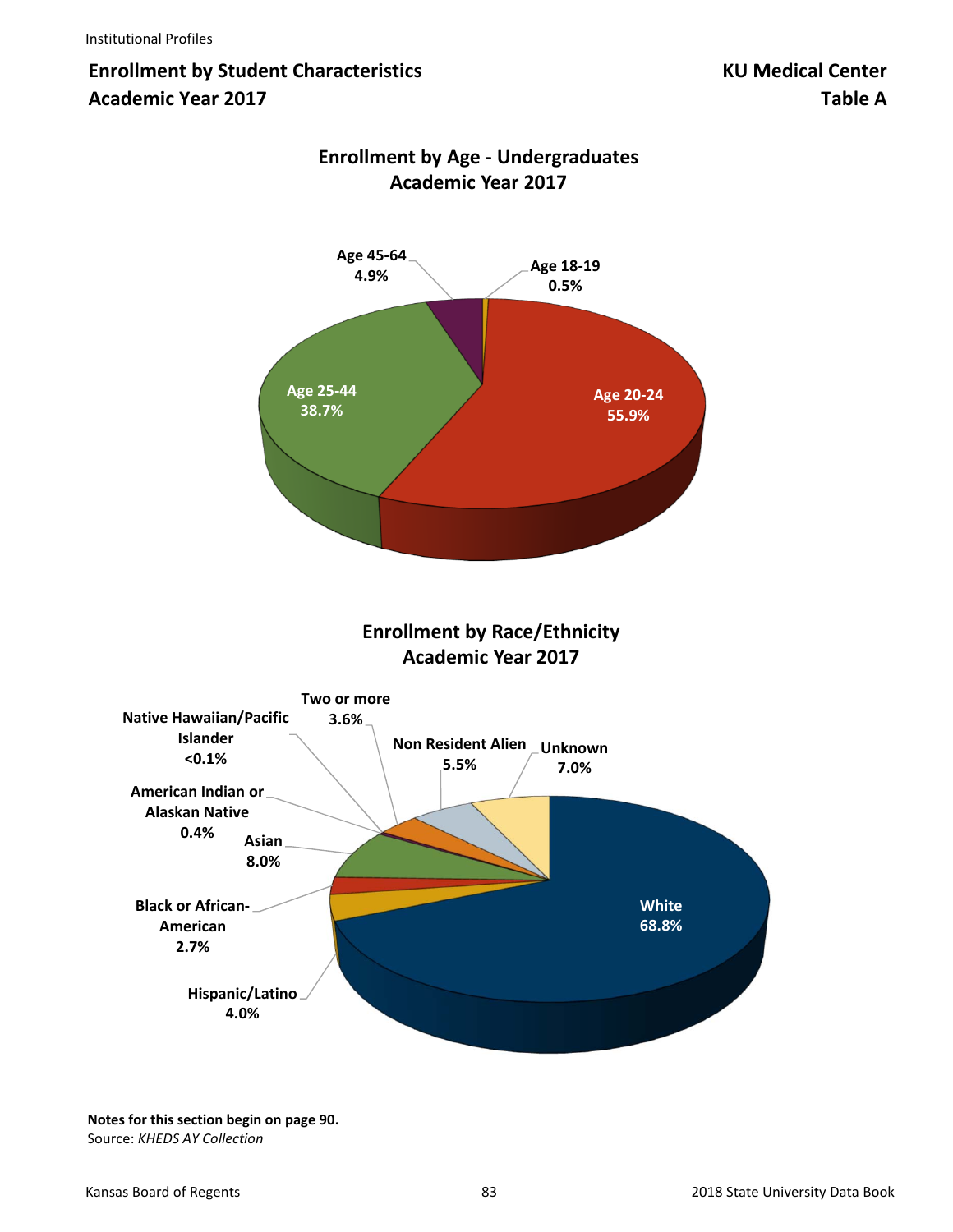## **Enrollment by Student Characteristics and Europe and Europe Center KU Medical Center Fall 2012 ‐ 2017 Table A Academic Year 2012 ‐ 2017**

|                                                                                             |                    |                  |                    |                  |                    |                  | % Change               |
|---------------------------------------------------------------------------------------------|--------------------|------------------|--------------------|------------------|--------------------|------------------|------------------------|
| Category                                                                                    | <b>Fall 2012</b>   | <b>Fall 2013</b> | <b>Fall 2014</b>   | <b>Fall 2015</b> | <b>Fall 2016</b>   | <b>Fall 2017</b> | Fall 12 - 17           |
| <b>Facility Characteristics*</b>                                                            |                    |                  |                    |                  |                    |                  |                        |
| <b>Total Gross Area</b>                                                                     | 3,387,940          |                  | 3,387,940          |                  | 3,456,210          |                  | <b>NA</b>              |
| <b>Total Net Assignable</b>                                                                 | 1,321,146          |                  | 1,321,146          |                  | 1,369,630          |                  | <b>NA</b>              |
| Net Assignable - Residential                                                                | 2,243              |                  | 2,338              |                  | 1,800              |                  | <b>NA</b>              |
| Gross Area Built Since 1961<br>% of Gross Building Area<br>Avg. Hours of Utilization / week | 1,371,162<br>60.0% |                  | 1,371,162<br>60.0% |                  | 1,439,432<br>61.3% |                  | <b>NA</b><br><b>NA</b> |
| Classroom (7:30 - 5:30)                                                                     | N/A                |                  | 27.93              |                  | 39.24              |                  | <b>NA</b>              |
| Teaching Lab (7:30 - 5:30)                                                                  | N/A                |                  | 51.97              |                  | 42.36              |                  | <b>NA</b>              |
| Category                                                                                    | AY 2012            | AY 2013          | AY 2014            | AY 2015          | AY 2016            | AY 2017          | % Change<br>AY 12 - 17 |
| Degrees/Certificates Awarded**                                                              |                    |                  |                    |                  |                    |                  |                        |
| Certificates                                                                                | 0                  | 0                | 35                 | 10               | 16                 | 24               | <b>NA</b>              |
| <b>Associate Degrees</b>                                                                    | 0                  | $\Omega$         | $\Omega$           | $\Omega$         | $\Omega$           | $\overline{0}$   | <b>NA</b>              |
| <b>Bachelor's Degrees</b>                                                                   | 240                | 214              | 222                | 217              | 247                | 204              | $-15.0%$               |
| Master's Degrees                                                                            | 242                | 215              | 238                | 188              | 191                | 161              | $-33.5%$               |
| <b>Doctoral Degrees</b>                                                                     | 271                | 263              | 288                | 314              | 327                | 349              | 28.8%                  |
| <b>Total</b>                                                                                | 753                | 692              | 783                | 729              | 781                | 738              | $-2.0%$                |
| <b>Other Awards</b>                                                                         |                    |                  | 3                  | 5                | 5                  | 10               | <b>NA</b>              |

\*Includes KU Edwards Campus (the KBOR Inventory of Physical Facilities is reported only in even years)

\*\*See notes section for information about the change in reporting for certificate completions.

**Notes for this section begin on page 90.**

Source: *State University Inventory of Facilities; KHEDS AY Collection*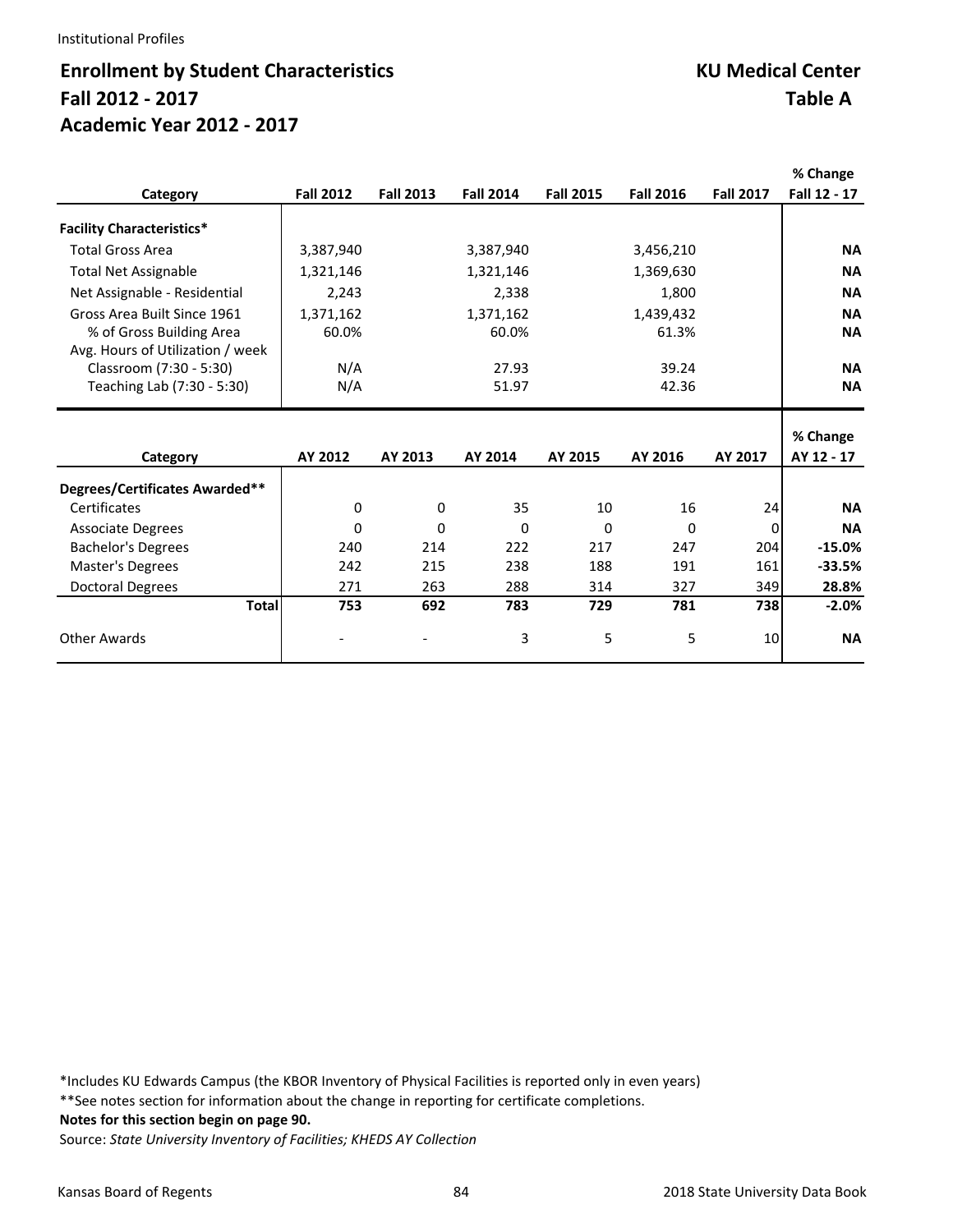Institutional Profiles

(Intentionally left blank)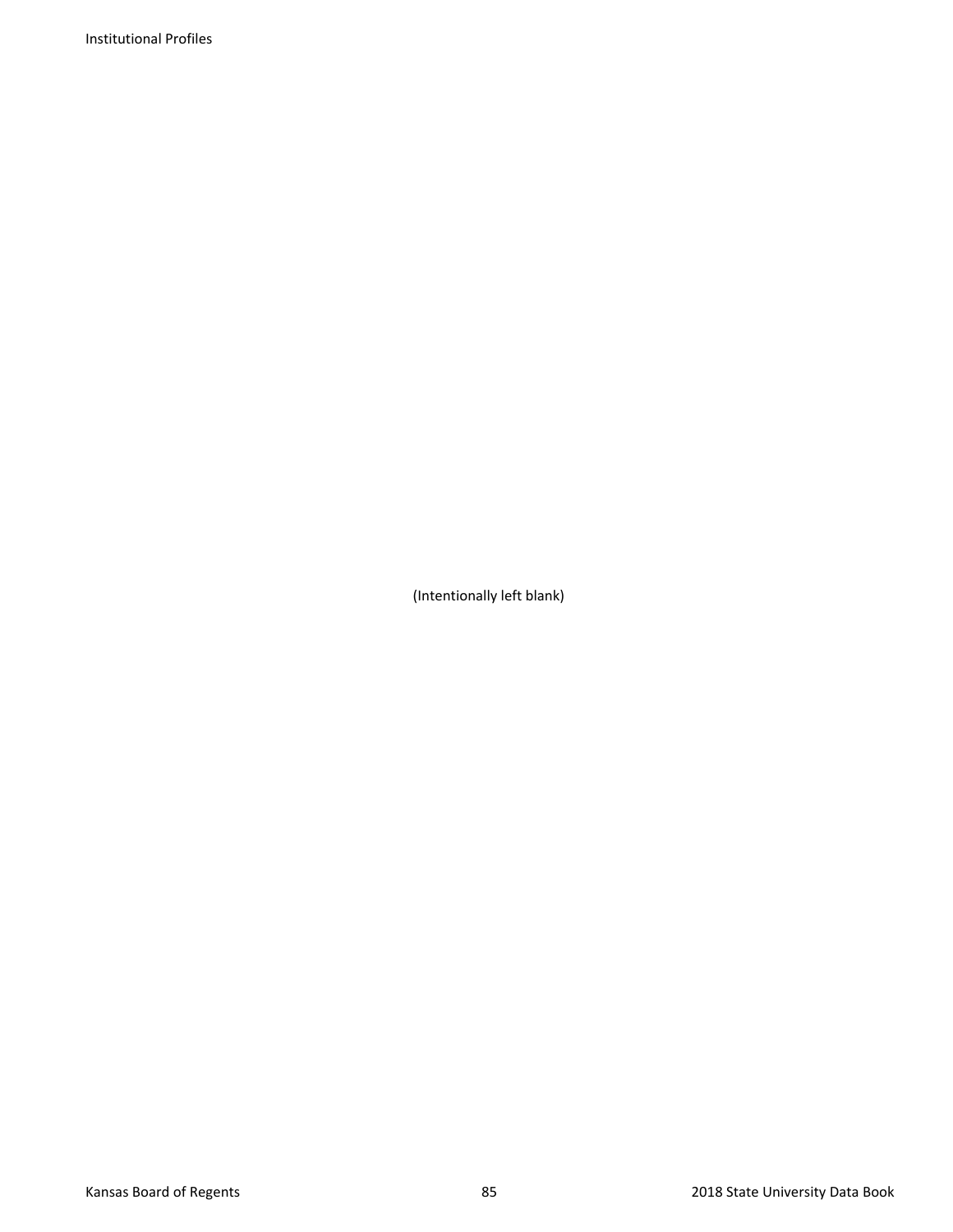## Total Operating Expenditures by Fund **KU Medical Center KU Medical Center Fiscal Year 2012 ‐ 2017 Table B**

| Category                        | FY 2012      | FY 2013                                                                             | FY 2014      | FY 2015      | FY 2016      | <b>FY 2017</b>                                                                      | Percent<br>of Total<br>FY 2017 |
|---------------------------------|--------------|-------------------------------------------------------------------------------------|--------------|--------------|--------------|-------------------------------------------------------------------------------------|--------------------------------|
|                                 |              |                                                                                     |              |              |              |                                                                                     |                                |
| State General Fund Exp.         |              |                                                                                     |              |              |              | \$104,258,214 \$105,951,547 \$104,481,373 \$108,268,064 \$104,300,352 \$108,472,669 | 27.4%                          |
| Percent Increase Exp.           | $-5.6%$      | 1.6%                                                                                | $-1.4%$      | 3.6%         | $-3.7%$      | 4.0%                                                                                |                                |
| General Fees Funds (Tuition)    | \$35,055,035 | \$38,479,203                                                                        | \$36,031,824 | \$38,782,999 | \$38,261,146 | \$51,847,113                                                                        | 13.1%                          |
| <b>Percent Increase Tuition</b> | 25.8%        | 9.8%                                                                                | $-6.4%$      | 7.6%         | $-1.3%$      | 35.5%                                                                               |                                |
| Hospital Revenue Funds          | \$0          | \$0                                                                                 | \$0          | \$0          | \$0          | \$0                                                                                 | $0.0\%$                        |
| Other General Use               | \$3,006,732  | \$1,308,090                                                                         | \$1,423,136  | \$1,495,446  | \$4,064,091  | \$2,178,022                                                                         | 0.6%                           |
| Percent Increase Funds          | 15.7%        | $-56.5%$                                                                            | 8.8%         | 5.1%         | 171.8%       | $-46.4%$                                                                            |                                |
| <b>General Use Exp.</b>         |              | \$142,319,981 \$145,738,840 \$141,936,333 \$148,546,509 \$146,625,589 \$162,497,804 |              |              |              |                                                                                     | 41.0%                          |
| Percent Increase GU             | 1.0%         | 2.4%                                                                                | $-2.6%$      | 4.7%         | $-1.3%$      | 10.8%                                                                               |                                |
| Restricted Use Exp.             |              |                                                                                     |              |              |              | \$179,662,425 \$182,479,426 \$181,776,614 \$187,591,259 \$193,229,859 \$233,418,551 | 59.0%                          |
| Percent Increase RU             | 46.8%        | 1.6%                                                                                | $-0.4%$      | 3.2%         | 3.0%         | 20.8%                                                                               |                                |
| <b>Total Operating Exp.</b>     |              |                                                                                     |              |              |              | \$321,982,406 \$328,218,266 \$323,712,947 \$336,137,768 \$339,855,448 \$395,916,355 | 100.0%                         |
| Pct. Increase Total Operating   | 22.3%        | 1.9%                                                                                | $-1.4%$      | 3.8%         | 1.1%         | 16.5%                                                                               |                                |
|                                 |              |                                                                                     |              |              |              |                                                                                     |                                |





#### **Notes for this section begin on page 90.**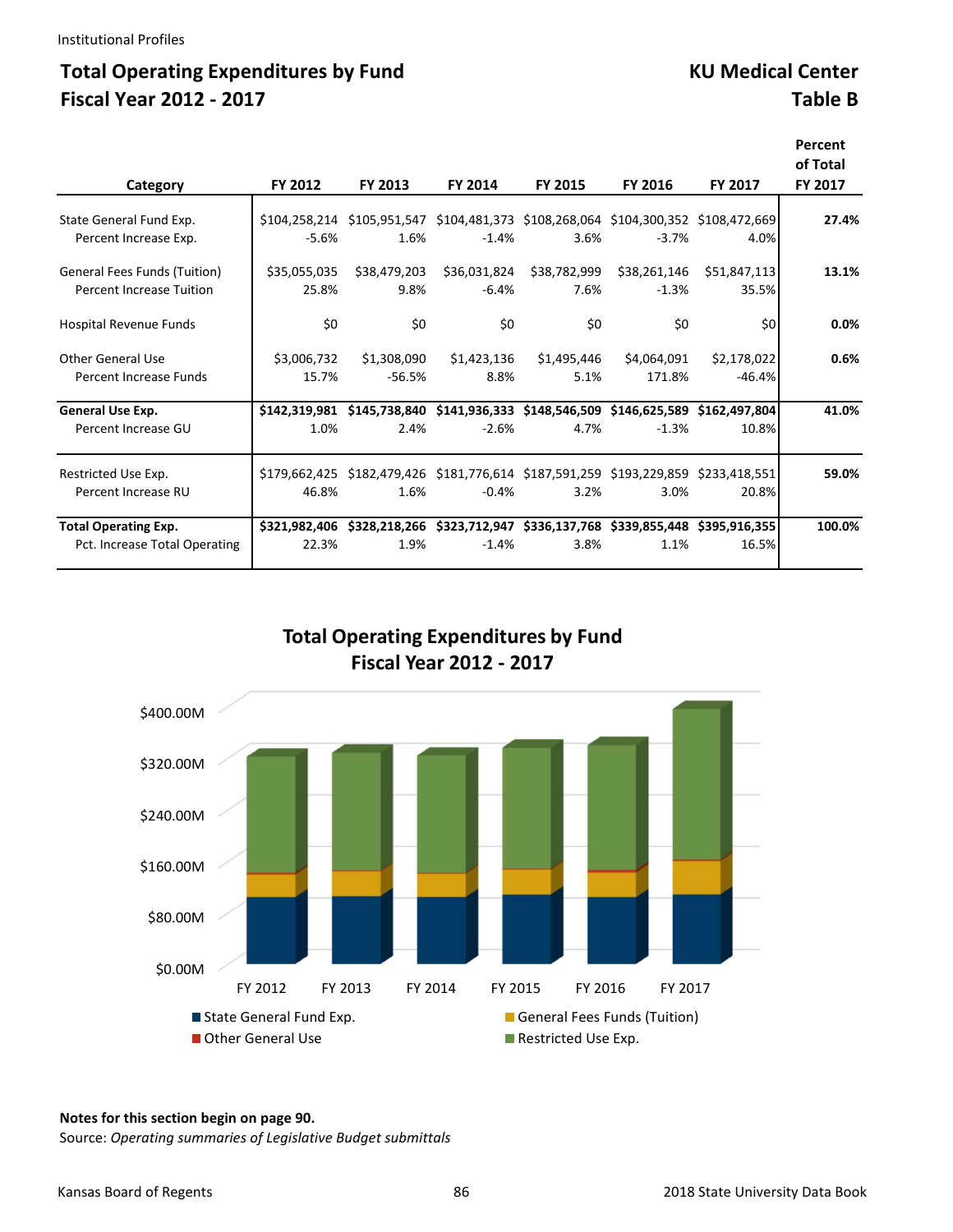# All Funds Operating Expenditures by Program **KU Medical Center Fiscal Year 2012 ‐ 2017 Table C**

| Category                       | FY 2012       | FY 2013       | FY 2014                                                 | FY 2015       | FY 2016       | FY 2017                                   | % Change<br>FY 12 - 17 |
|--------------------------------|---------------|---------------|---------------------------------------------------------|---------------|---------------|-------------------------------------------|------------------------|
| Instruction                    | \$122,687,799 | \$128,643,059 | \$129,654,007                                           | \$131,657,078 | \$139,320,956 | \$155,012,141                             | 26.3%                  |
| <b>Academic Support</b>        | \$21,600,656  | \$20,143,509  | \$20,785,183                                            | \$18,785,349  | \$18,247,105  | \$18,201,488                              | $-15.7%$               |
| <b>Student Services</b>        | \$3,233,014   | \$3,554,013   | \$3,139,942                                             | \$4,962,104   | \$5,067,265   | \$6,152,147                               | 90.3%                  |
| Institutional Support          | \$36,284,201  | \$44,409,947  | \$40,113,116                                            | \$32,103,942  | \$31,060,451  | \$36,105,227                              | $-0.5%$                |
| <b>Educational Program</b>     | \$183,805,670 |               | \$196,750,528 \$193,692,248 \$187,508,473 \$193,695,777 |               |               | \$215.471.003                             | 17.2%                  |
| <b>Physical Plant</b>          | \$23,753,099  | \$24,392,790  | \$23,526,127                                            | \$29,019,668  | \$28,879,287  | \$34,808,111                              | 46.5%                  |
| Research                       | \$88,394,412  | \$87,789,508  | \$87,008,855                                            | \$88,596,343  | \$84,904,744  | \$90,837,916                              | 2.8%                   |
| <b>Public Service</b>          | \$6,783,512   | \$6,295,768   | \$7,831,587                                             | \$9,669,125   | \$8,726,739   | \$8,555,946                               | 26.1%                  |
| Scholarships and Fellowships   | \$9,588,794   | \$7,808,683   | \$7,508,510                                             | \$7,306,698   | \$9,229,928   | \$9,441,710                               | $-1.5%$                |
| Other (including Transfers)    | \$7,584,818   | \$2,869,230   | \$1,409,270                                             | \$11,386,518  | \$11,244,304  | \$32,617,336                              | 330.0%                 |
| <b>Total Educ, and General</b> | \$319.910.305 | \$325,906,507 | \$320,976,597                                           | \$333,486,825 | \$336,680,779 | \$391.732.022                             | 22.5%                  |
| <b>Auxiliary Enterprises</b>   | \$2,072,101   | \$2,311,759   | \$2,736,350                                             | \$2,650,943   | \$3,174,669   | \$4,184,333                               | 101.9%                 |
| <b>Total Operating</b>         | \$321,982,406 |               | \$328,218,266 \$323,712,947                             |               |               | \$336,137,768 \$339,855,448 \$395,916,355 | 23.0%                  |

### **All Funds Operating Expenditures by Program Fiscal Year 2012 ‐ 2017**



#### **Notes for this section begin on page 90.**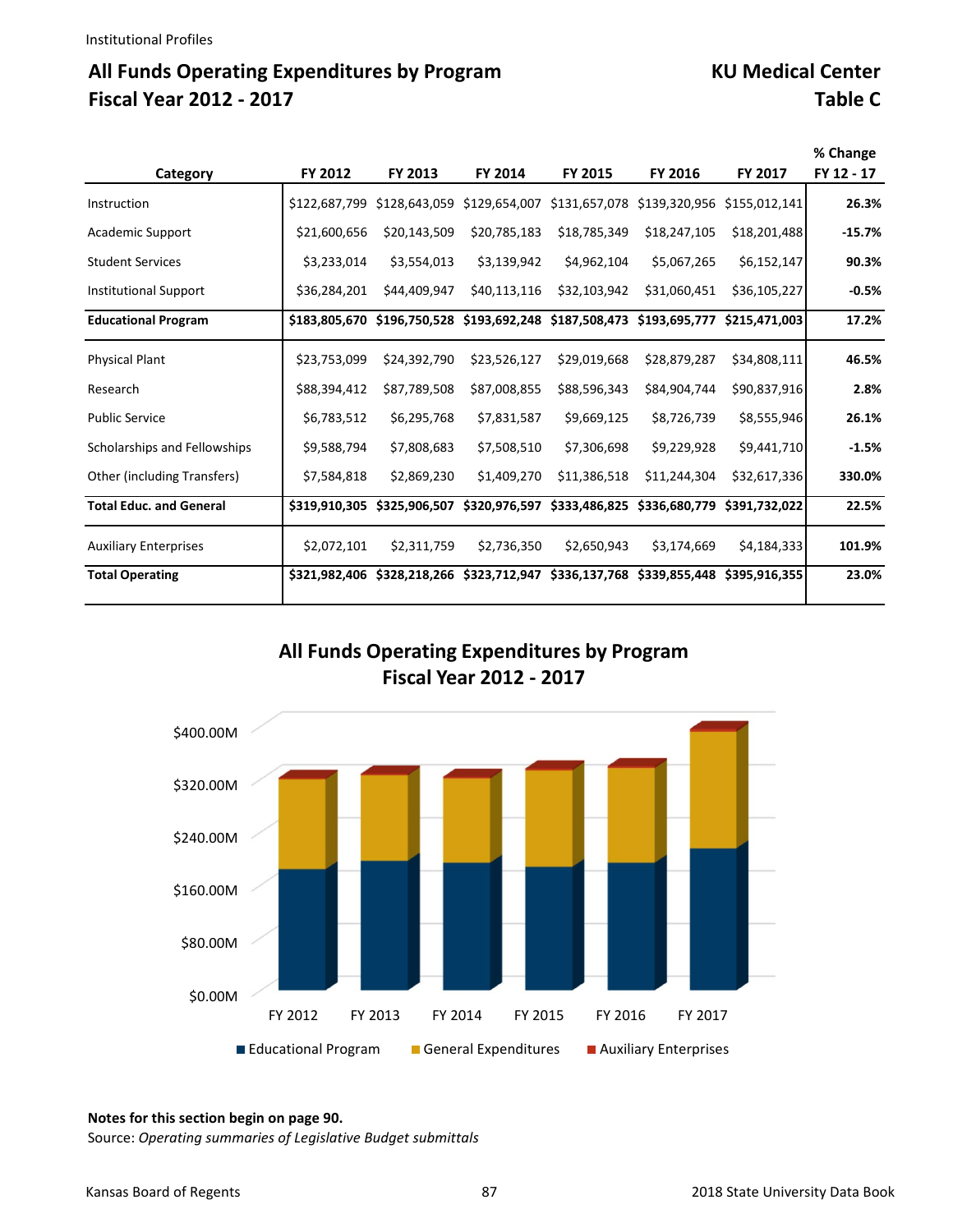# General Use Operating Expenditures by Program **KU Medical Center Fiscal Year 2012 ‐ 2017 Table D**

|                                   |               |                             |              |                                           |               |                | % Change   |
|-----------------------------------|---------------|-----------------------------|--------------|-------------------------------------------|---------------|----------------|------------|
| Category                          | FY 2012       | FY 2013                     | FY 2014      | FY 2015                                   | FY 2016       | <b>FY 2017</b> | FY 12 - 17 |
| Instruction                       | \$68,618,312  | \$69,421,815                | \$67,484,104 | \$67,996,841                              | \$65,694,371  | \$68,889,588   | 0.4%       |
| Academic Support                  | \$17,545,888  | \$16,712,258                | \$17,911,721 | \$15,659,240                              | \$15,659,923  | \$13,594,163   | $-22.5%$   |
| <b>Student Services</b>           | \$2,844,081   | \$3,111,000                 | \$2,257,107  | \$3,246,230                               | \$3,261,719   | \$3,517,479    | 23.7%      |
| <b>Institutional Support</b>      | \$18,402,197  | \$20,644,769                | \$20,678,478 | \$20,449,159                              | \$20,435,964  | \$26,855,857   | 45.9%      |
| <b>Educational Program</b>        | \$107.410.478 | \$109.889.842               |              | \$108,331,410 \$107,351,470               | \$105,051,977 | \$112,857,087  | 5.1%       |
| <b>Physical Plant</b>             | \$16,800,477  | \$18,133,399                | \$15,991,841 | \$18,669,143                              | \$18,372,932  | \$23,136,744   | 37.7%      |
| Research                          | \$5,079,682   | \$4,714,940                 | \$6,423,400  | \$11,717,911                              | \$10,943,356  | \$11,090,741   | 118.3%     |
| <b>Public Service</b>             | \$2,935,076   | \$2,888,524                 | \$2,812,118  | \$2,929,957                               | \$2,393,454   | \$2,355,937    | $-19.7%$   |
| Scholarships and Fellowships      | \$7,541,112   | \$7,242,905                 | \$6,968,294  | \$6,509,071                               | \$7,643,862   | \$8,176,262    | 8.4%       |
| Other (including Transfers)       | \$2,436,144   | \$2,869,230                 | \$1,409,270  | \$1,368,957                               | \$2,220,008   | \$4,881,033    | 100.4%     |
| <b>Total Educ, and General</b>    | \$142,202,969 | \$145,738,840               |              | \$141,936,333 \$148,546,509 \$146,625,589 |               | \$162,497,804  | 14.3%      |
| <b>Auxiliary Enterprises</b>      | \$0           | \$0                         | \$0          | \$0                                       | \$0           | \$0            | <b>NA</b>  |
| Carry forward: Cancer Center Fund | \$117,012     |                             |              |                                           |               |                |            |
| <b>Total General Use</b>          |               | \$142,319,981 \$145,738,840 |              | \$141,936,333 \$148,546,509 \$146,625,589 |               | \$162.497.804  | 14.2%      |

## **General Use Operating Expenditures by Program Fiscal Year 2012 ‐ 2017**



#### **Notes for this section begin on page 90.**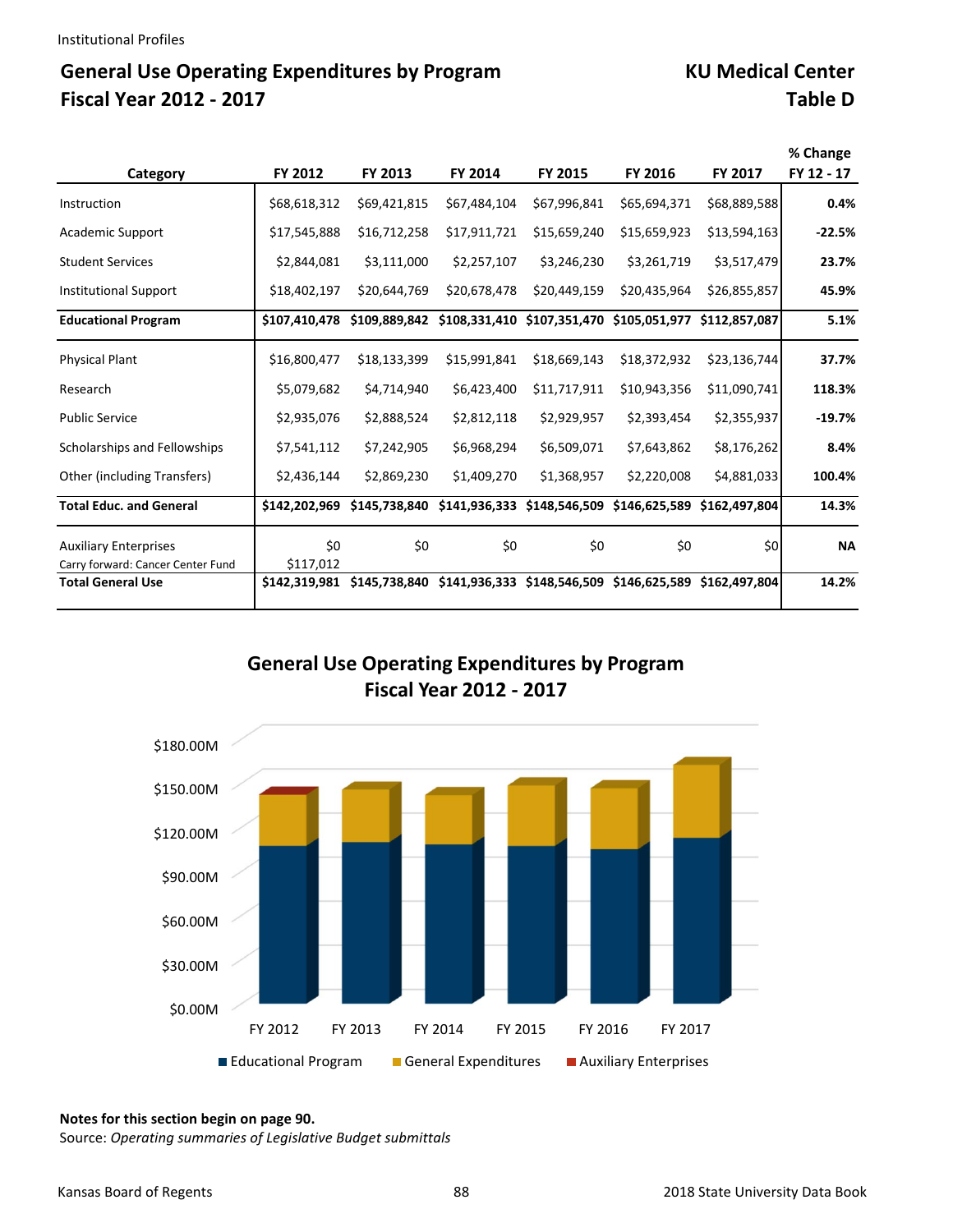# General Use Operating Expenditures by Object KU Medical Center **Fiscal Year 2012 ‐ 2017 Table E**

| Category                            | FY 2012       | FY 2013       | FY 2014      | FY 2015                                   | FY 2016      | FY 2017       | % Change<br>FY 12 - 17 |
|-------------------------------------|---------------|---------------|--------------|-------------------------------------------|--------------|---------------|------------------------|
| Classified - FTE                    | 154.2         | 157.5         | 157.3        | 144.3                                     | 128.2        | 109.6         | $-28.9%$               |
| Classified - Expenditures           | \$8,159,967   | \$5,672,694   | \$5,402,252  | \$4,656,689                               | \$4,416,950  | \$5,501,302   | $-32.6%$               |
| Unclassified - FTE                  | 988.9         | 950.7         | 950.7        | 1,136.8                                   | 1,319.4      | 1,202.1       | 21.6%                  |
| Unclassified - Expenditures         | \$63,071,788  | \$67,293,805  | \$69,141,683 | \$75,906,635                              | \$76,643,545 | \$83,723,554  | 32.7%                  |
| Housestaff - FTE                    | 153.8         | 119.6         | 119.6        | 131.9                                     | 0.0          | 0.0           | <b>NA</b>              |
| Housestaff - Expenditures           | \$7,280,680   | \$7,496,128   | \$6,090,306  | \$6,519,035                               | \$3,444,419  | \$0           | <b>NA</b>              |
| <b>Student Wages Expenditures</b>   | \$1,209,585   | \$1,260,699   | \$1,252,872  | \$1,407,316                               | \$1,379,871  | \$1,463,679   | 21.0%                  |
| <b>Health Insurance</b>             | \$11,096,850  | \$10,430,312  | \$10,213,073 | \$10,712,825                              | \$9,343,418  | \$5,750,525   | $-48.2%$               |
| All Other Fringe                    | \$13,242,814  | \$13,301,173  | \$13,241,527 | \$14,140,576                              | \$14,358,580 | \$18,294,902  | 38.1%                  |
| <b>Subtotal Salaries - FTE</b>      | 1,296.9       | 1,227.9       | 1,227.7      | 1,412.9                                   | 1,447.6      | 1,311.7       | 1.1%                   |
| <b>Subtotal Salaries - Exp.</b>     | \$104.061.684 | \$105.454.811 |              | \$105,341,713 \$113,343,076 \$109,586,783 |              | \$114.733.962 | 10.3%                  |
| <b>Other Operating Expenditures</b> | \$33,335,502  | \$33,987,034  | \$31,741,409 | \$29,551,494                              | \$31,273,993 | \$40,762,983  | 22.3%                  |
| <b>Utilities</b>                    | \$4,922,795   | \$6,296,995   | \$4,853,211  | \$5,651,939                               | \$5,764,813  | \$6,605,402   | 34.2%                  |
| <b>Total General Use Exp.</b>       | \$142,319,981 | \$145,738,840 |              | \$141,936,333 \$148,546,509 \$146,625,589 |              | \$162,102,347 | 13.9%                  |

## **General Use Operating Expenditures by Object Fiscal Year 2012 ‐ 2017**



#### **Notes for this section begin on page 90.**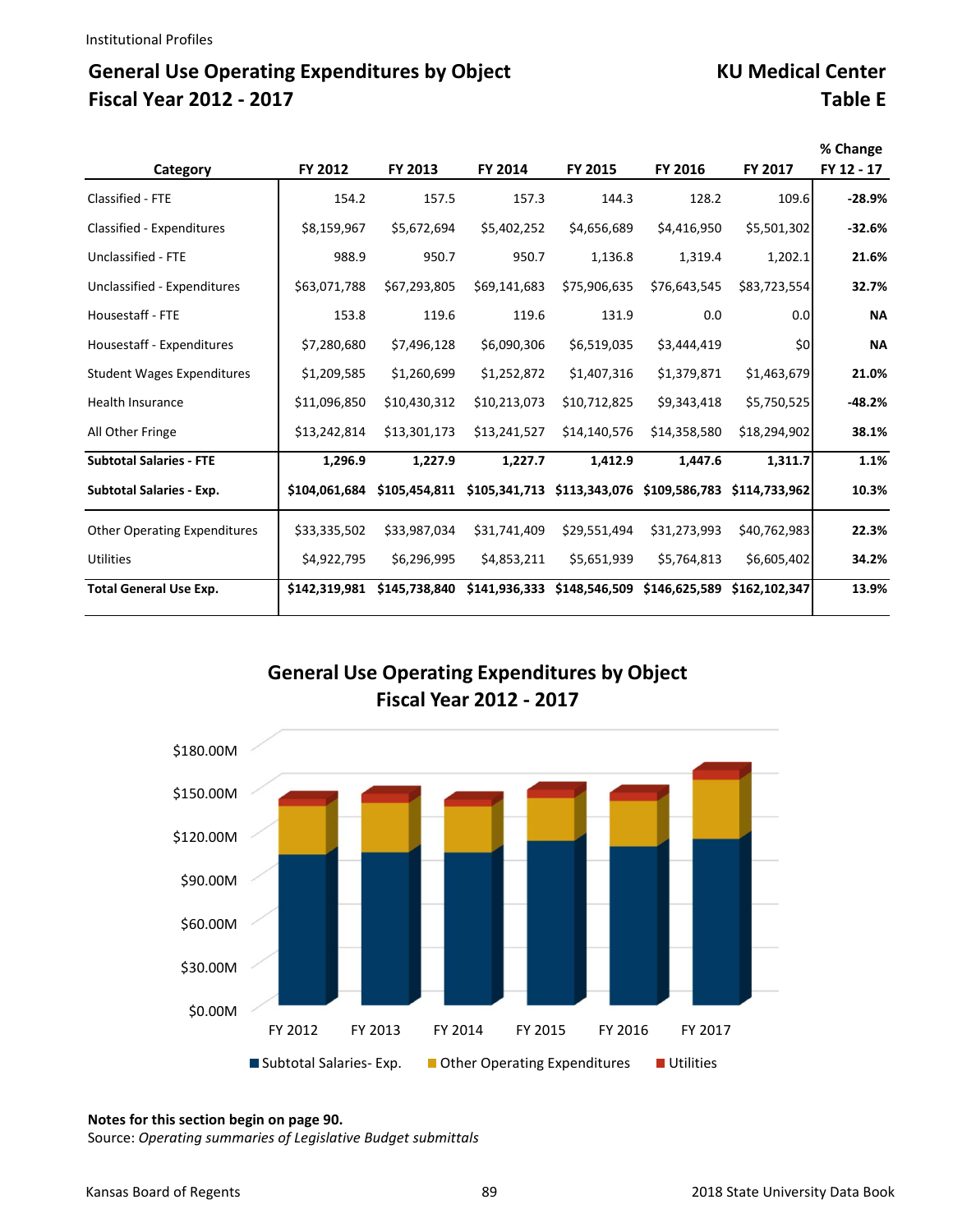### Institutional Profiles Notes – University of Kansas Medical Center

### **General Notes:**

1. The data in any tables that use the KHEDS AY Collection may have changed slightly in Academic Year 2010 through Academic Year 2014 due to a data clean‐up which improved the quality of data. Due to this slight adjustment in data, these tables may not match exactly what was published in prior year data books.

### **Table A: Enrollment by Student Characteristics**

- 1. Beginning with the January 2015 data book, KBOR is using KHEDS Academic Year (AY) data instead of the KBOR Student Demographics Report and the Kansas Higher Education Enrollment Report (KHEER) for the enrollment and demographics data in Table A. The KHEDS Academic Year consists of consecutive summer, fall, and spring terms (i.e. the 2014 Academic Year covers Summer 2013 + Fall 2013 + Spring 2014). This change was made to align the data book with other KBOR reports.
- 2. Demographic and enrollment data can also be found in the Kansas Higher Education Reporting System (KHERS). KHERS is a web-based reporting tool providing access to data about Kansas public postsecondary institutions. KHERS allows users to view trends, filter reports, and perform comparisons through regularly‐updated dashboards, graphs and charts. KHERS can be accessed at stats.kansasregents.org/.
- 3. A divisor of 30 is used to calculate FTE for undergraduate students in an academic year, while a divisor of 24 is used for graduate students. Medical residents at the University of Kansas Medical Center are reported in the enrollment headcount and student status, but are not assigned credit hours. Therefore, the FTE numbers for KUMC should not be compared to the headcount enrollment since each measures a different cohort of students. All other profile demographic and enrollment data for KUMC includes the medical students.
- 4. Full-time students are defined as those enrolled in at least 24 credit hours in an academic year. In addition, all KUMC medical residents are classified as full‐time students. Some institutions include additional factors for determining graduate student status when reporting to the National Student Clearinghouse, or for financial aid purposes, including GTA/GRA employment and/or enrollment in dissertation hours. IPEDS also uses additional criteria when determining graduate student status.
- 5. AY 2009-2011 residency data is taken from the Student Status file of the KHEDS AY Collection, which measures residency at the end of the academic year. Subsequent data is taken from the new Enrolled Flags field which measures residency at the beginning of the academic year, and matches what is currently displayed in the Kansas Higher Education Reporting System.
- 6. "Residency by Exception" refers to students who were not domiciliary residents of Kansas at the beginning of the academic year, but are classified as Kansas residents for tuition purposes pursuant to an allowable exception per statute.
- 7. The "% Change" column does not reflect the change in percentage for Student Age: Undergraduates, Student Age: Graduates, and Student Race/Ethnicity, but instead reflects the percent change in the number of students in each category for the time period. These number more accurately reflect the change in student population.
- 8. Beginning in AY 2011, institutions were required to report student's race/ethnicity according to definitions and parameters established by the U.S. Department of Education (IPEDS). According to these new definitions, a student's race/ethnicity can now be reported in four newly created or modified categories: Black or African‐American, Asian, Native Hawaiian/Pacific Islander, and Two or more races. The other race/ethnicity reporting categories are White, Non-resident Alien, American Indian/Alaska Native, Asian, and Unknown. The Hispanic ethnicity category includes all students who reported a Hispanic ethnicity, regardless of their race selection.
- 9. Prior to 2015, completions data in this table came from the IPEDS Completions survey and certificates were not included.
- 10. KBOR staff have worked to align completions definitions to IPEDS. As a result, the decision was made to modify the "certificates" category, beginning with AY 2014, to include all post‐secondary university certificates that lead to an industry recognized credential, license, or certification in standard reporting. Certificates that do not lead to an industry‐recognized credential are included under the "Other Awards" category. Certificates presented in Table 3.6 are categorized to reflect this new system of classification, while certificates for AY 2009 – AY 2013 in the Institutional Profiles section are categorized to match previous KBOR reporting, such as *Foresight 2020*, in order to allow individual institutions to do direct comparisons with prior year data.
- 11. Gross Building area the floor area contained within the building measured to the internal face of the external walls.
- 12. Net assignable area ‐ the gross area less the actual structural, mechanical, restrooms, custodial and circulation area.
- 13. Total Gross area ‐ area measured to outside face of each enclosed floor of building, excluding the roof.